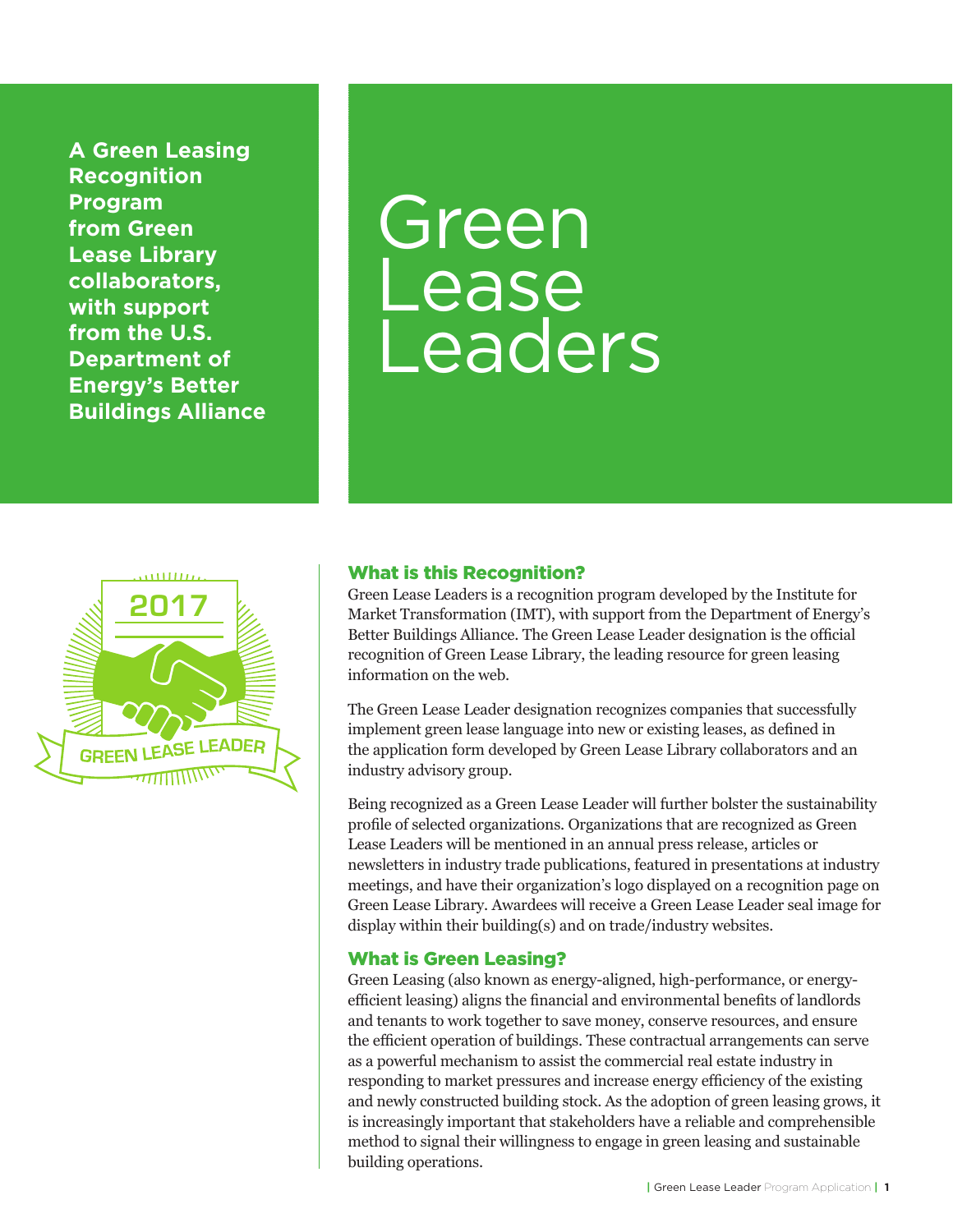#### Recognition Timetable & Fees

**Recognition is valid for a two-year period, beginning from the date of formal recognition by Green Lease Library.**

**The deadline for consideration as a 2017 Green Lease Leader is Friday, May 5th, 2017. Program materials can be submitted at www. greenleaselibrary.com/ apply.**

#### Recognition Details

Recognition as a Green Lease Leader certifies that a company has successfully executed multiple leases with green lease language.

The application fee is: **\$250 for landlord or tenant companies No cost for Team Transaction applicants**

The fee will cover the cost of application review, recognition materials, and promotional costs. Companies will be able to provide renewal reports in order to maintain certification. The application fee may be paid online at www. greenleaselibrary.com/apply, or via check. For more information on payment, see page 12.

### Eligibility Requirements

Recognition is available in two categories:

- 1. Commercial Landlords or Tenant Companies
- 2. Outstanding Team Awards

Property managers, or firms that primarily create income as third-party property managers, are not eligible for Green Lease Leaders recognition.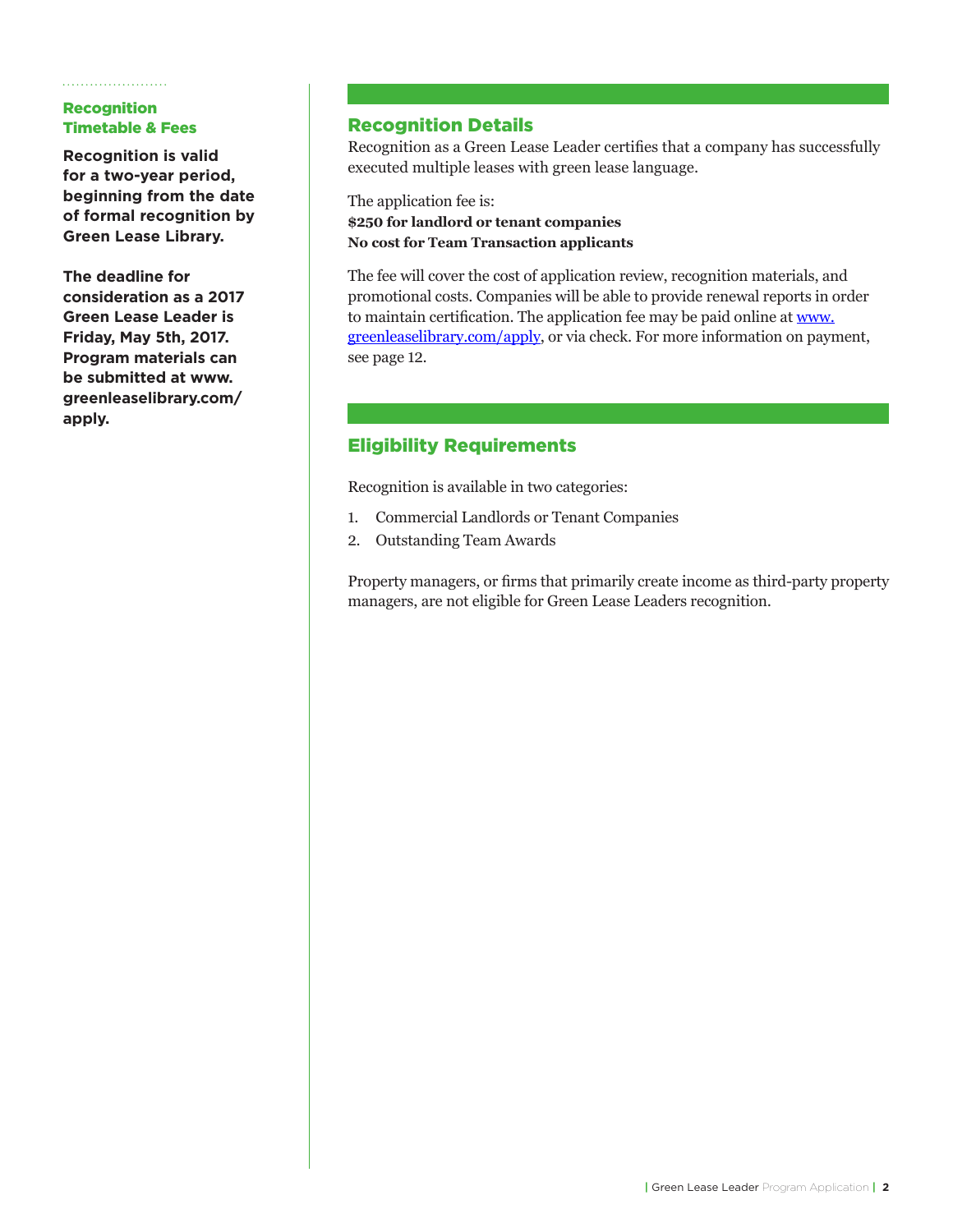#### Applicant Information

### Rocky Mountain Institute

ORGANIZATION NAME

## Not for profit energy consulting

ORGANIZATION TYPE

### Cara Carmichael

POINT OF CONTACT

Manager 303-567-8622

TITLE PHONE

### ccarmichael@rmi.org

**EMAIL** 

### www.rmi.org

**WEBSITE** 

### 1820 Folsom St

ADDRESS

Boulder CO 80302

CITY **STATE** ZIP

 $\Box$ 

### USA

**COUNTRY** 

**LANDLORD / TENANT APPLICANTS ONLY**

### 39,189 (Inc. both owned and leased)

1. WHAT IS THE TOTAL SIZE OF YOUR ORGANIZATION'S PORTFOLIO?

# 76% (Inc. owned and leased)

2. WHAT % OF YOUR PORTFOLIO (BY SQUARE FOOTAGE) IS UNDER A GREEN LEASE?

**TEAM TRANSACTION APPLICANTS ONLY** 

ADDITIONAL TEAM MEMBERS / COMPANIES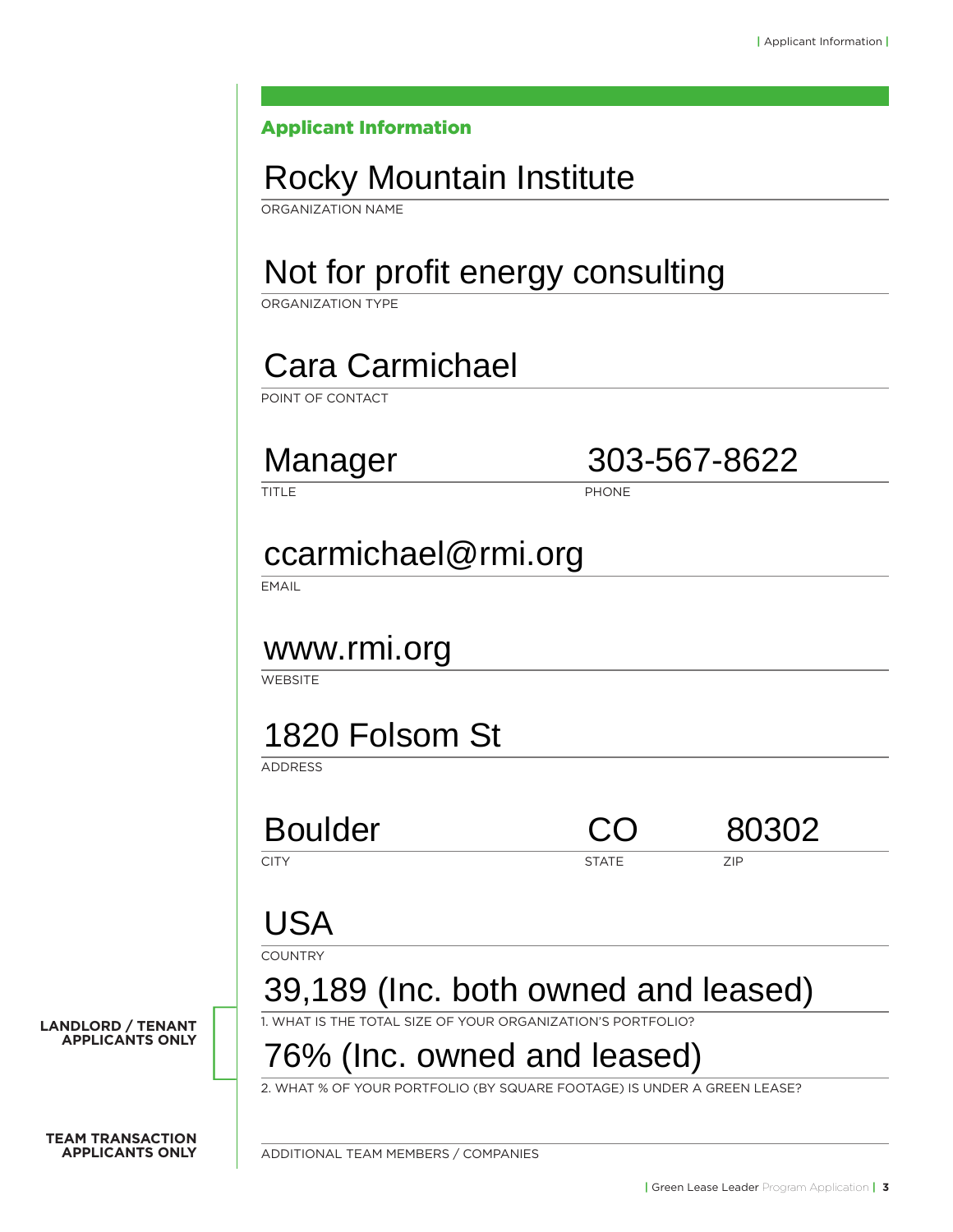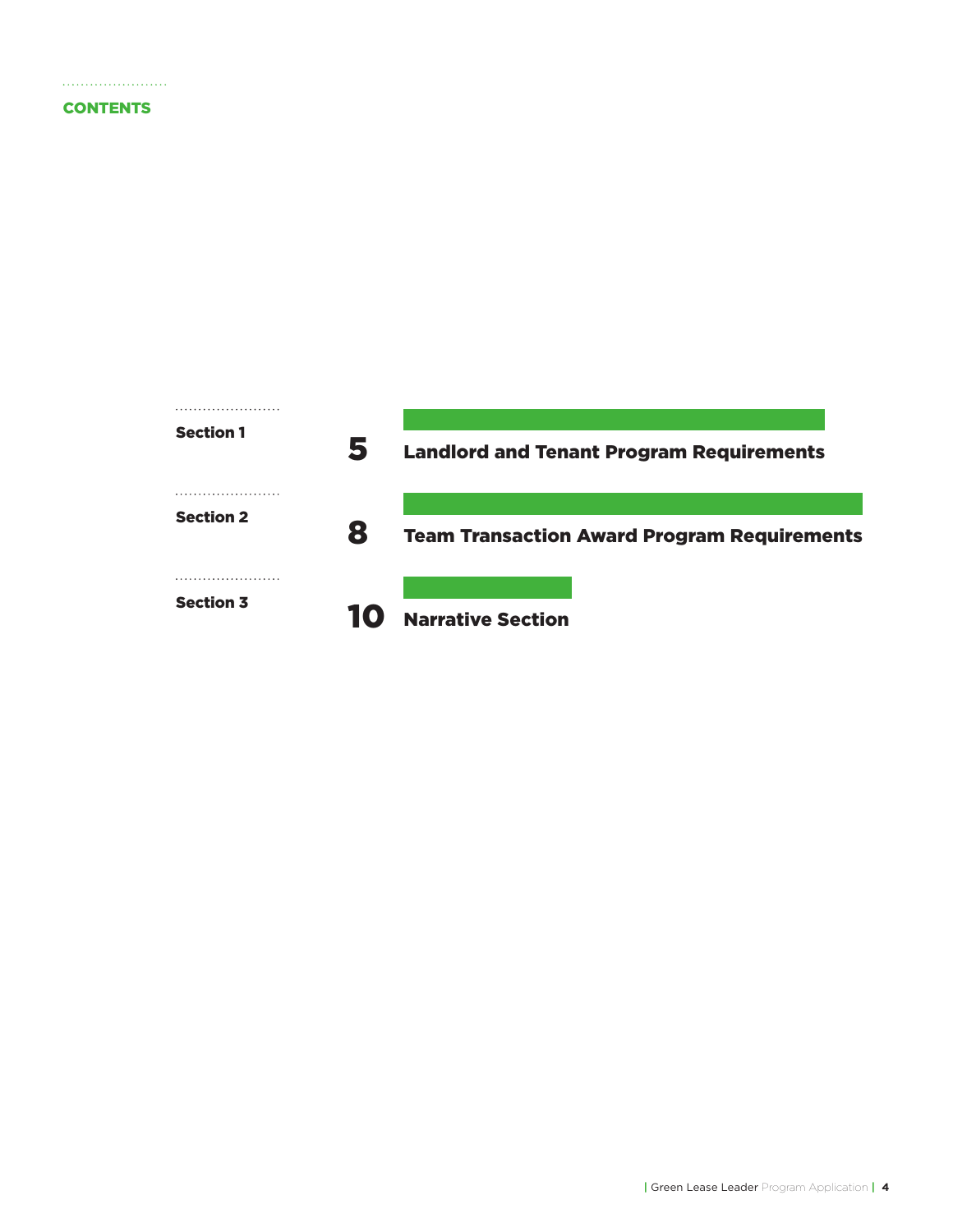#### SECTION 1

#### The following requirements must be met in order to be eligible for recognition:

**A narrative description of the applicant's internal green leasing initiative must be included as part of the application.** 

**For examples on what to include in your organization's narrative, see page 10.** 

### Landlord and Tenant Program Requirements

In order to set program requirements, Green Lease Library collaborators and an industry advisory group teamed up to create a set of Green Lease Standards. These standards create the framework for the requirements of the Green Lease Leader recognition program. Applications will be reviewed and scored by a panel of green leasing experts, with credit acknowledged for evidence of executed green leases, a short narrative within this application, and other supporting documentation.

#### Lease Requirements

In order to be considered for recognition as a Green Lease Leader, applicants must submit documentation showcasing specific clauses or language that promotes energy efficiency practices. Companies must submit one of the following along with their application to show that they have leases that meet the Green Lease Standards described below:

- Two signed and executed leases
- Standard/base lease related documents
- Excerpts from leases displaying green clauses

**Submitted leases are allowed to have sensitive and/or proprietary information redacted. No part of the lease will be shared without the explicit consent of the applicant.**

#### Landlord Recognition

Landlord and Tenant applicants must fill out an organizational narrative, found on page 11 of the application.

**Prerequisite: Tenant cost recovery clause that can be used for energy efficiency-related capital improvements.** This typically means that the list of operating expenses is expanded to include capital expenses intended to save energy, with the annual pass-through amount most often determined either by an amortization schedule or projected savings.

#### Minimum additional lease criteria

#### Lease or related documents must contain at least three of the following:

- Provision requiring regular scheduled tenant disclosure of utility data to facilitate whole-building energy benchmarking.
- Building standards and/or tenant improvement guidelines for energy efficiency. (For example, "Tenant improvements will conform to LEED C.I. standard or better." "Tenants will install ENERGY STAR appliances only." This may also cover items like lighting specification or available plug load watts per square foot.)
- Sustainable operations and maintenance rules and regulations. (Language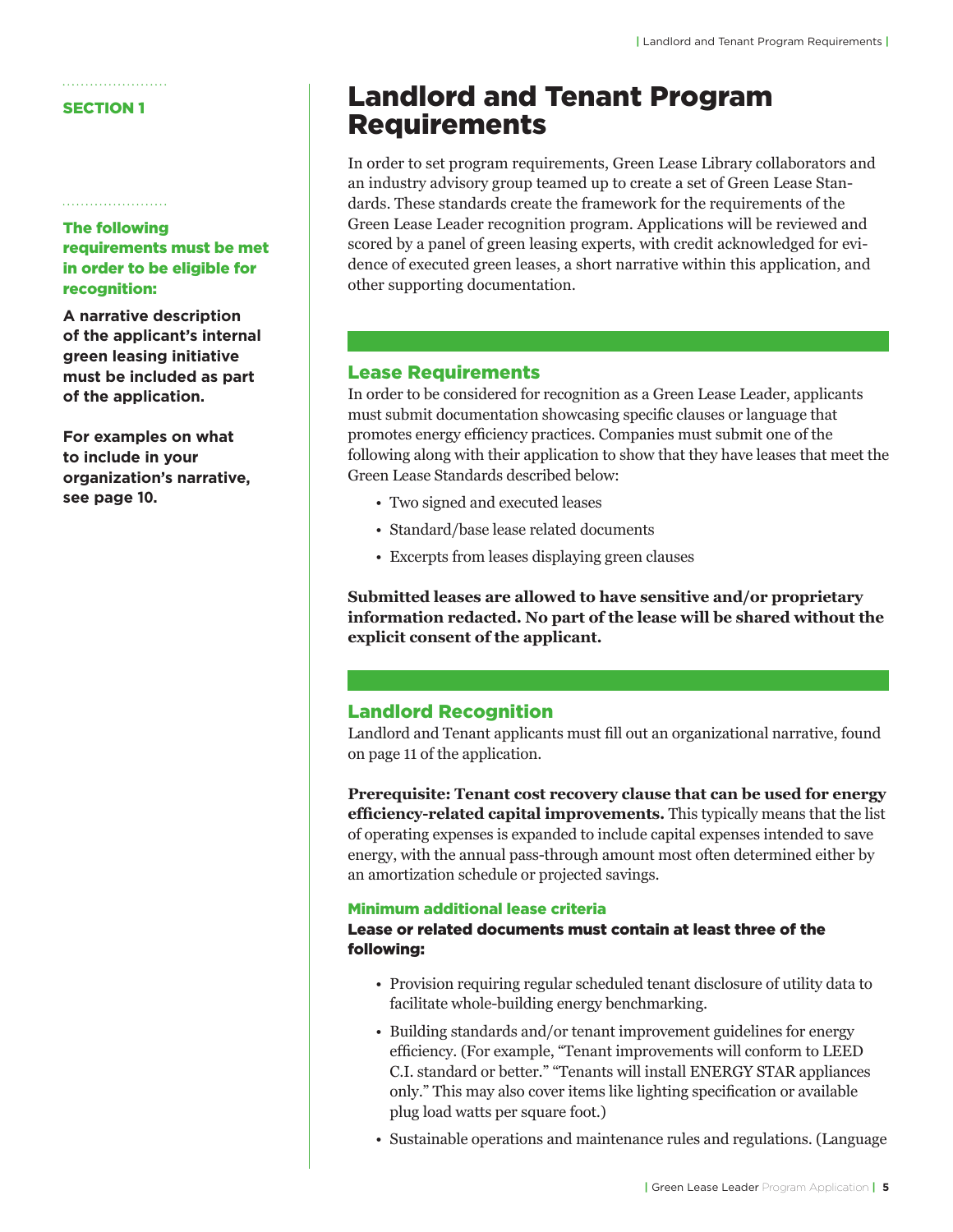should cover restricted HVAC weekend operating hours, janitorial services provided during daytime hours, tenants not allowed to bring in space heaters).

- Submetering of tenant spaces or separate metering of tenant plug load and equipment, including data centers. Ideally tenants are billed according to actual use rather than on a pro-rata basis.
- Landlord agrees to incorporate energy management best practices into building operations, such as regular benchmarking, energy audits, or commissioning of building systems.
- Landlord provides sustainability training to leasing agents and/or building marketing materials cover sustainability and energy efficiency features. (Documentation can include any relevant materials and is not expected to be included in a lease itself.)
- Landlord designates a sustainability point of contact within the lease or related documents.
- Lease language specifies that the landlord may sell power generated onsite to tenants at a competitive price.

#### Tenant Recognition

#### Lease criteria

#### Lease or related documents must contain at least three of the following:

- Agreement to disclose regular scheduled tenant utility data to the landlord for the purposes of whole-building energy benchmarking by the landlord.
- Request the landlord share the ENERGY STAR score of the building and/or other energy and waste usage information on a regular basis.
- Site selection language focused on leasing space that has met the requirements of third-party certification (such as ENERGY STAR, LEED, or other green building certification).
- Installation of submetering for tenant space or separate metering of tenant plug load and equipment.
- Encourage energy efficiency improvements to be implemented in the space and/or building (this could cover a range of language from agreeing to cost recovery clauses for capital improvement to agreeing to share the costs of LEED certification or retro-commissioning of the building).
- Corporate policy to track energy and water usage across real estate portfolio (Link to Sustainability report or other supporting documentation is acceptable.)
- Corporate policy preferring transaction staff with sustainability training or certification, or documentation of a sustainability training program including any 3rd party service providers.
- Tenant agrees to purchase power generated on-site if provided by landlord and competitively priced.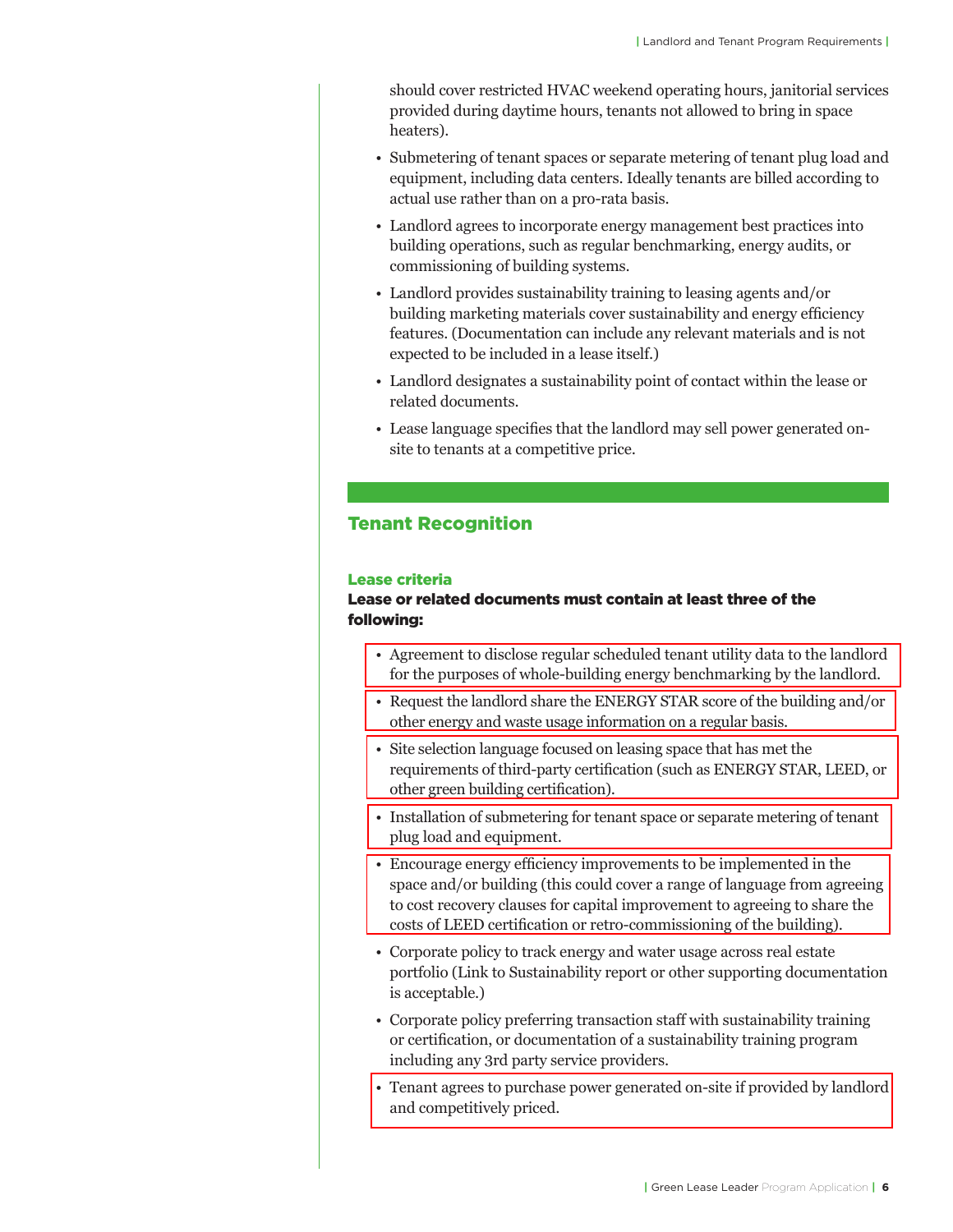| <b>Green Lease Clauses</b>                             | Please indicate the type and location of green<br>lease clauses included in submitted leases.<br>The lease upload form is located at www.<br>greenleaselibrary.com/apply. | The Clause Description field is to give a general<br>sense of the purpose or intent of specific clauses,<br>and should be no more than a few words. |
|--------------------------------------------------------|---------------------------------------------------------------------------------------------------------------------------------------------------------------------------|-----------------------------------------------------------------------------------------------------------------------------------------------------|
| <b>Lease 1</b>                                         |                                                                                                                                                                           |                                                                                                                                                     |
|                                                        | Clause Description: Net Zero Energy, certifications                                                                                                                       |                                                                                                                                                     |
|                                                        | Clause Location (Page and/or Paragraph #) 1.4 (All subsections, p6-8), NZE Agreement                                                                                      |                                                                                                                                                     |
|                                                        | Clause Description: Annual Recommmissioning for continuous improvement and ongoing pursuit of NZE                                                                         |                                                                                                                                                     |
| Clause Location (Page and/or Paragraph #) 1.4.4 (p7-8) |                                                                                                                                                                           |                                                                                                                                                     |
|                                                        | Clause Description: Transportation Demand Management                                                                                                                      |                                                                                                                                                     |
|                                                        | Clause Location (Page and/or Paragraph #) 4.7 (p15), 6.1.6 (p18-19)                                                                                                       |                                                                                                                                                     |
|                                                        | Clause Description: Submetering, Tenant energy billing based on submetered plug loads, RECs                                                                               |                                                                                                                                                     |
|                                                        | Clause Location (Page and/or Paragraph #) 6.1.2 (p17-18) and 6.2 (p19-20)                                                                                                 |                                                                                                                                                     |
|                                                        | Clause Description: Submetered domestic water and landscape water, use disclosure                                                                                         |                                                                                                                                                     |
| Clause Location (Page and/or Paragraph #) 6.1.4 (p18)  |                                                                                                                                                                           |                                                                                                                                                     |
|                                                        | Clause Description: Right to release parking spaces and EV charging                                                                                                       |                                                                                                                                                     |
|                                                        | Clause Location (Page and/or Paragraph #) 17.2 (p39), 17.3 (p39) and 17.4 (p39-40)                                                                                        |                                                                                                                                                     |
|                                                        |                                                                                                                                                                           |                                                                                                                                                     |
| Clause Description Green Lease Addendum                |                                                                                                                                                                           |                                                                                                                                                     |
|                                                        | Clause Location (Page and/or Paragraph #) Exhibit G (p65-67)                                                                                                              |                                                                                                                                                     |
| <b>Lease 2</b>                                         |                                                                                                                                                                           |                                                                                                                                                     |
|                                                        |                                                                                                                                                                           |                                                                                                                                                     |
|                                                        |                                                                                                                                                                           |                                                                                                                                                     |
|                                                        |                                                                                                                                                                           |                                                                                                                                                     |
|                                                        |                                                                                                                                                                           |                                                                                                                                                     |
|                                                        |                                                                                                                                                                           |                                                                                                                                                     |
|                                                        |                                                                                                                                                                           |                                                                                                                                                     |
|                                                        |                                                                                                                                                                           |                                                                                                                                                     |
|                                                        |                                                                                                                                                                           |                                                                                                                                                     |
|                                                        |                                                                                                                                                                           |                                                                                                                                                     |
|                                                        |                                                                                                                                                                           |                                                                                                                                                     |
|                                                        |                                                                                                                                                                           |                                                                                                                                                     |
|                                                        |                                                                                                                                                                           |                                                                                                                                                     |
|                                                        |                                                                                                                                                                           |                                                                                                                                                     |
|                                                        |                                                                                                                                                                           |                                                                                                                                                     |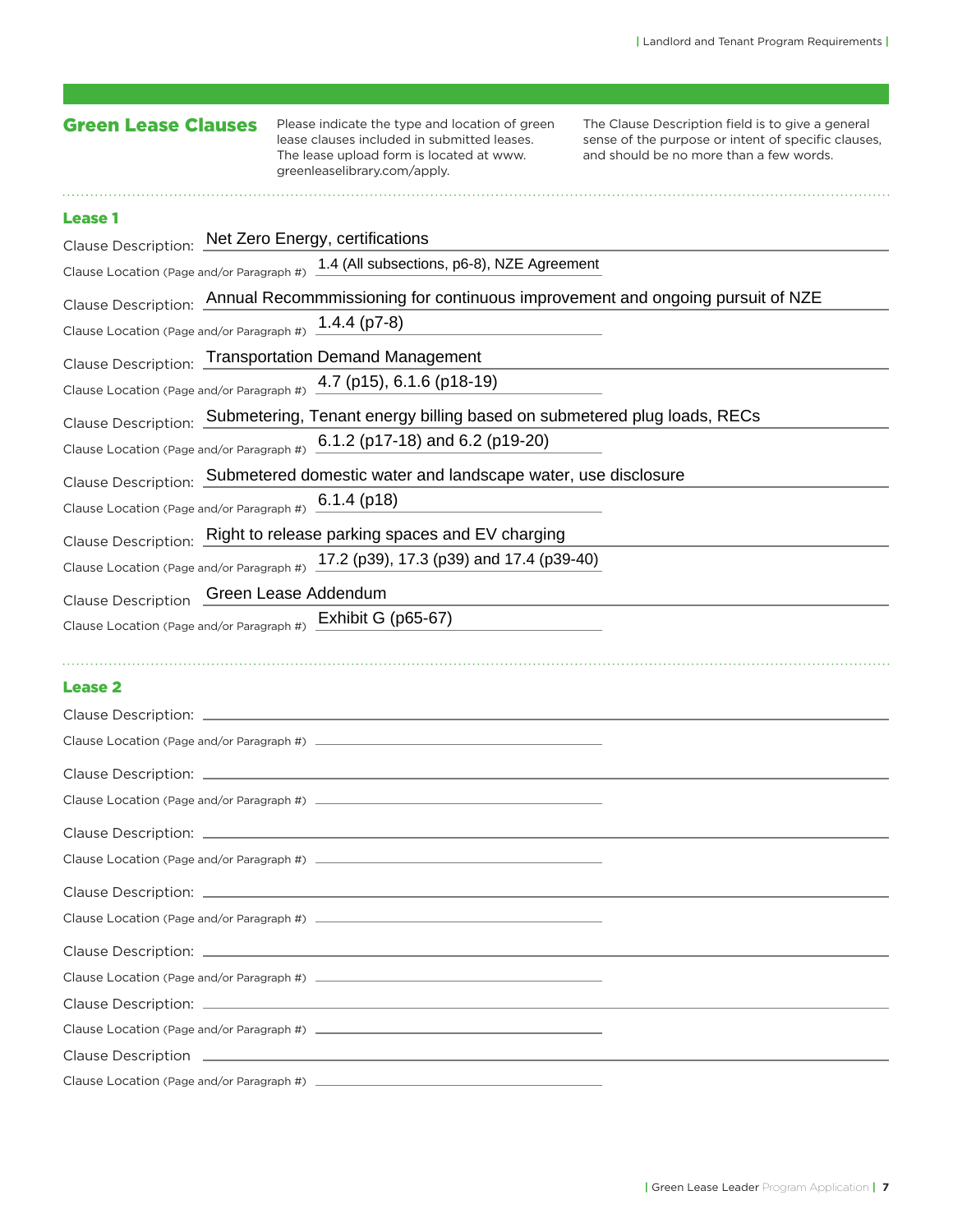### **SECTION 2** Team Transaction Award Program Requirements

The Team Transaction recognition is a team-focused award to celebrate when landlords, tenants, brokers, asset managers, lawyers, and other parties come together to develop innovative leasing solutions that improve the energy efficiency and sustainability of buildings. The award will focus on specific transactions where both parties bring sustainability goals to the table.

#### Guidelines for the team award are:

- Submitted leases and other documents must meet the minimum criteria of the Green Lease Standards as described on page 5-6.
- All submissions must feature multiple parties collaborating to advance green leasing concepts and energy efficient buildings.
- The award will have two categories: transactions under 50,000 square feet, and transactions over 50,000 square feet.
- Highlighted activities will be judged by a Green Lease Leaders review board according to advancing the mission of the Department of Energy's EERE office, which can be found at energy.gov/eere/about-us/mission.

#### Application

Teams will apply on a single application, to be submitted by one team member. Recognized teams may consist of individuals, small teams (in the case of brokers or transaction management groups) or particular companies (such as the landlord or tenant involved).

To apply, teams must complete the narrative section to explain their actions, provide documentation with evidence of included green clauses, and other supporting documentation. This application, as well as supporting documentation, can be uploaded for submission at greenleaselibrary.com/apply.

#### Example Submissions

**CASE STUDY 1:** International law firm Nixon Peabody collaborated with landlord Brookfield Properties to amend their lease terms to allow for a greater return on investment and smaller environmental footprint in their new Washington, DC office. Nixon Peabody hired a broker who was knowledgeable in green buildings, and used community solar laws to green their space and save money.

**CASE STUDY 2:** Healthcare company WDT Indio teamed up with landlord Sharp Development Company to retrofit their 40-year-old building to achieve net-zero energy status. WDT and Sharp used an innovative lease structure to complete the deal to retrofit the building. All submissions must feature multiple parties collaborating to advance green leasing concepts and energy efficient buildings.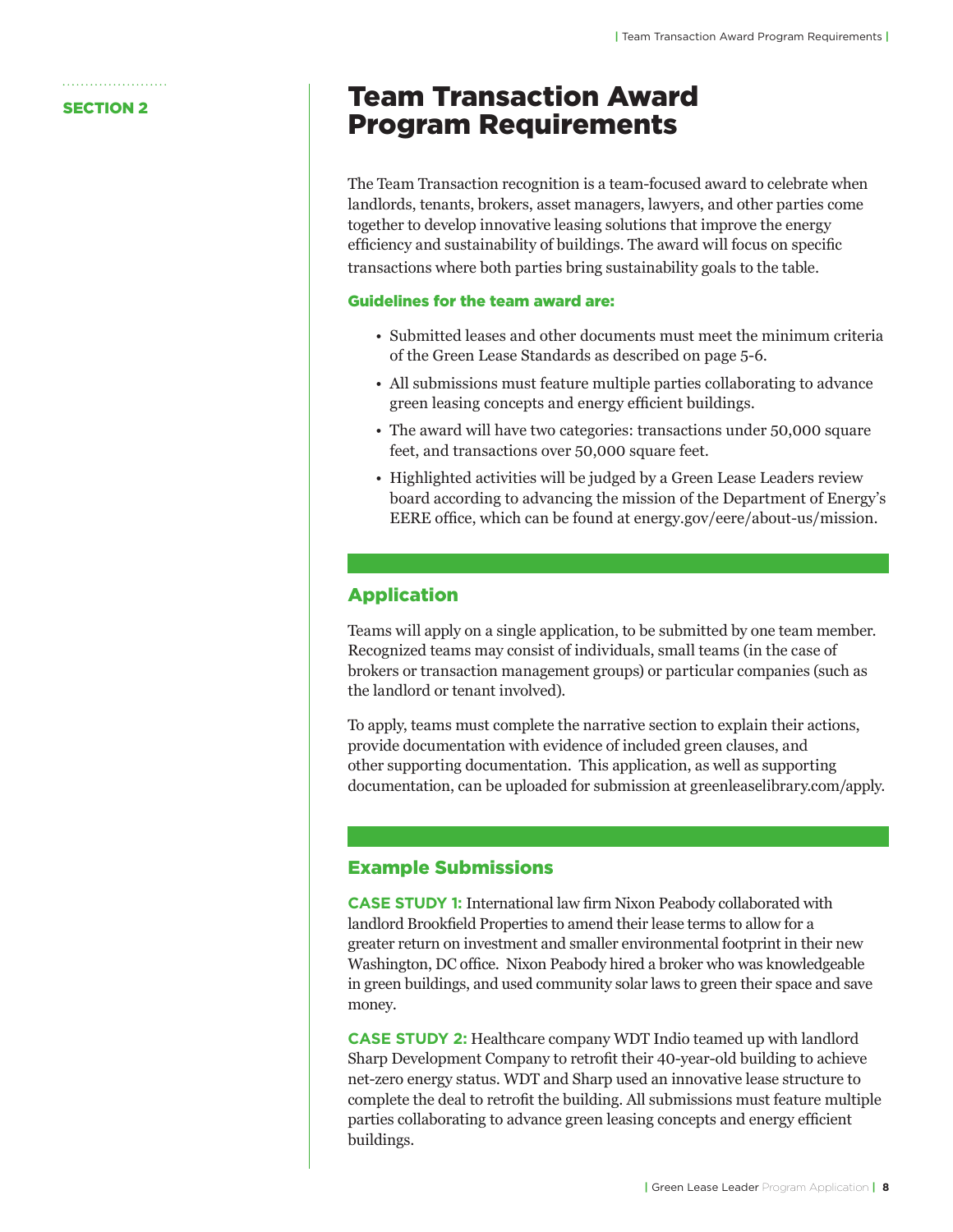### Green Lease Clauses

Please indicate the type and location of green lease clauses included in submitted leases. The lease upload form is located at www. greenleaselibrary.com/apply.

The Clause Description field is to give a general sense of the purpose or intent of specific clauses, and should be no more than a few words.

#### Team Transaction Lease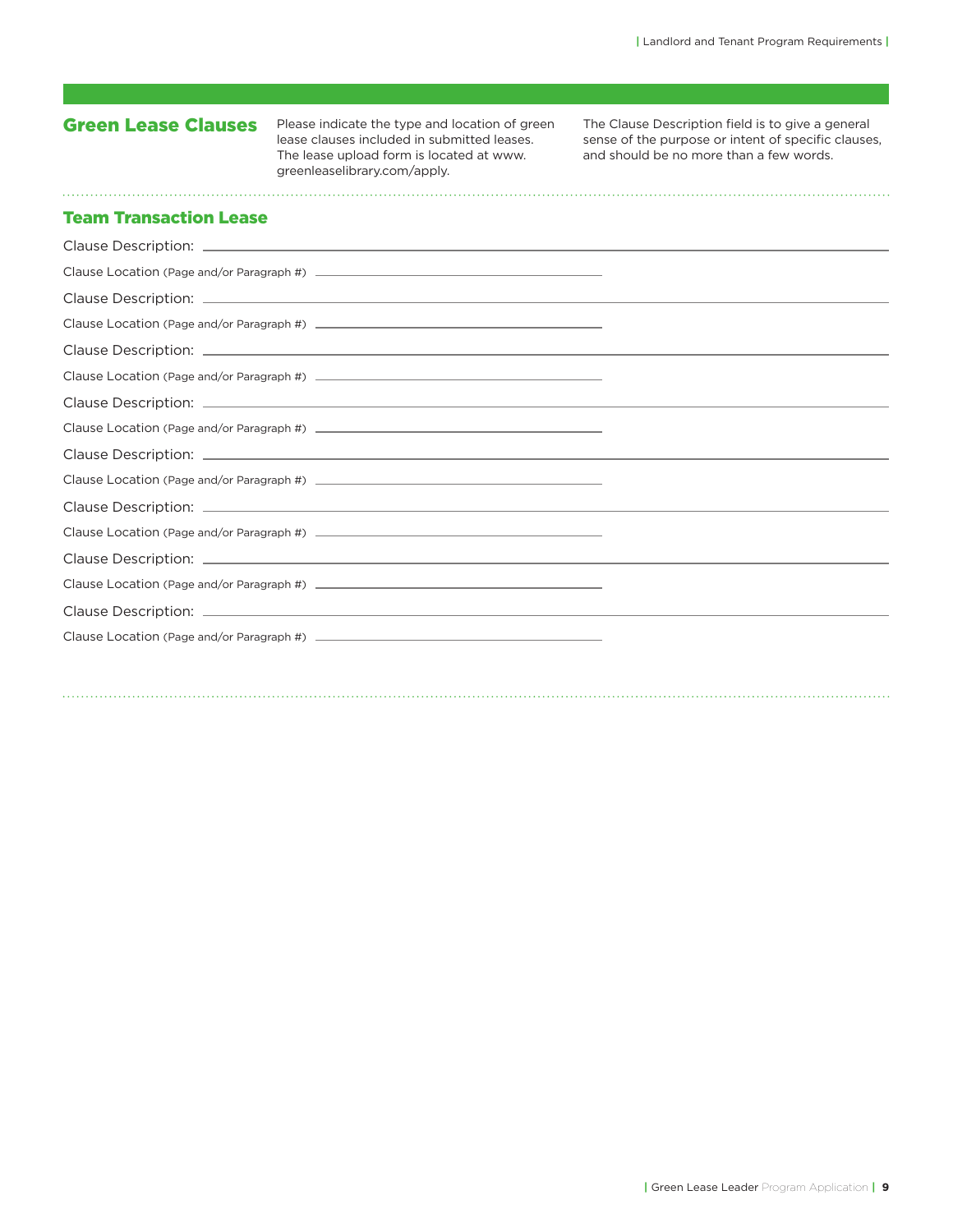#### SECTION 3

Examples of award-worthy actions include:

### Narrative Section

**Provide a brief narrative of no more than 500 words describing your organization's existing and planned approach to green leasing and landlord/tenant engagement. While the list below provides examples of green lease activities, responses are not limited to the examples provided, and additional points will be awarded for unlisted and/or innovative lease clauses.** 

- Sustainability/energy training(s) have been delivered to 50 percent of the brokerage team
- A model green lease has been developed as an internal resource
- Meetings have been held with decision-making executives to discuss incorporating green clauses into lease documents
- 75 percent of leasing agents have earned LEED or similar credentials (i.e. LEED Green Associate)
- A "Green Tenant guide" has been developed and is provided to tenants
- Organization has developed a novel or comprehensive approach to implementing green leasing internally
- Internal trainings have been delivered explaining the benefits of green leasing to real estate team
- Company participates in an industry working group promoting green leasing or landlord/tenant engagement
- The company's site selection documents have been changed to incorporate sustainability/energy issues
- Marketing materials for available spaces highlight the sustainability performance of the building(s) or corporate preference for training transaction management staff on sustainability and energy efficiency.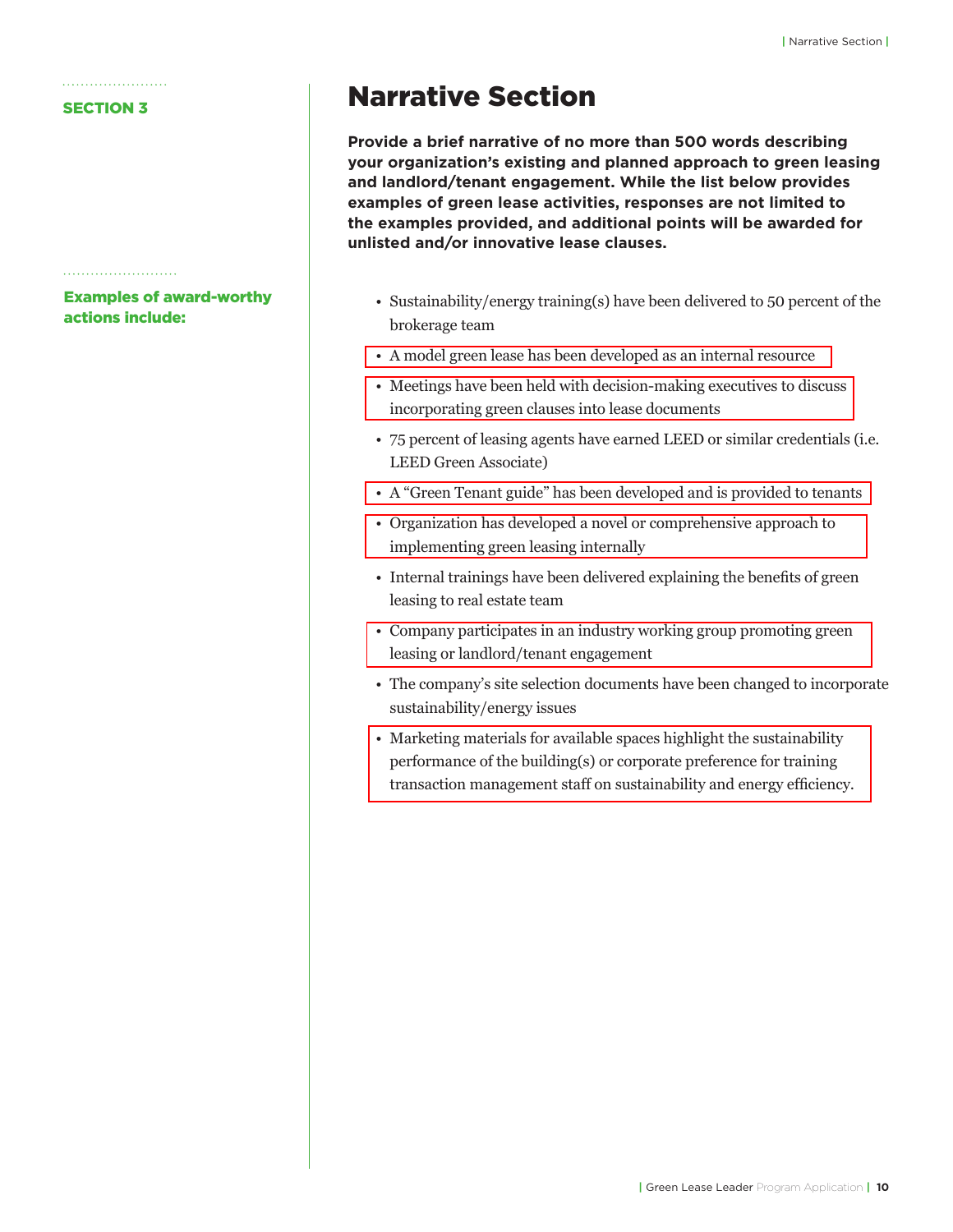#### Your Narrative

**The following narrative must be no more than 500 words and should outline your activities related to green leasing and landlord-tenant engagement strategies. Please note where attached supporting documents are relevant.**

Boulder Commons is the first net zero energy multi tenant, commercial office building of this scale in the US. This 100,000 SF new construction, mixed use building in Boulder, Colorado, will have 10-15 tenants and will be completed in August 2017. It was designed and will be operated to achieve NZE with strategies such as an efficient base building design (including high performance windows, low air infiltration, above code levels of insulation, operable windows, an efficient VRF system), 596 kW of solar and an efficient operating plan that requires annual recommissioning and continuous engagement and education of tenants. As the anchor tenant, RMI and our legal council Holland & Hart, LLP, worked with the landlord to create a model lease for NZE that serves as the base lease for all other building tenants and also as a broader demonstration to the industry.

Net zero energy will be verified by the landlord each year throughout the lease term. The Landlord will provide energy use data (including plug load energy) and PV generation data along with the annual recommissioning report to all tenants (full disclosure and benchmarking). The cost of annual recommissioning is passed on to tenants as an operating expense. If NZE is not achieved, Landlord has the obligation to purchase Renewable Energy Certificates (RECs) sufficient to achieve NZE. The Landlord shall also make best efforts to achieve the International Living Futures Institute Zero Energy Certification and EnergyStar Label.

Tenants are billed for energy on a flat rate, included in rent. Plug load electricity, which is separately metered and shared monthly, should remain under a predetermined energy budget of 7 kBtu/sf, (based on the energy load needed to sustain NZE). If failure to achieve NZE is caused by a tenant who exceeds 7 kBtu/sf, the tenant must pay for the energy needed to cover this overage, plus RECs to offset the 'dirty power' purchased.

We collaborated on an innovative alternative mobility structure that decouples rent from parking costs if employees use alternative transportation means, the tenant can turn over parking spaces to the landlord in exchange for reduced rent. Proximity to a regional transportation hub and strong bike amenities make this arrangement viable alternative. Further, the landlord can profit by renting excess parking spaces. A parallel tenant guide will provide alternative mobility options (including alternative methods to get to/from the site). The landlord provides bikes to tenants for commuting and for local meetings.

Three goals of the lease were simplicity, value to all parties and replicable impact. To be scaleable, this lease needed to be simple enough for non-sophisticated or non-sustainability driven tenants to understand, but substantial enough to drive CO2 impact and with a strong business case for all

 $\overline{\blacktriangledown}$ I hearby certify that the preceding information is complete and accurate, and that all practices have been completed by the date below.  $\omega$  of  $\omega$  represents is to scale  $\omega$  and  $\omega$  and  $\omega$  has already given least  $\omega$ 

| $\Gamma$ $\Omega$ $\Omega$ $\Omega$ $\Gamma$<br>~~<br>$_{\text{DATE}}$ 3/3/20<br>APPLICANT INITIALS |
|-----------------------------------------------------------------------------------------------------|
|-----------------------------------------------------------------------------------------------------|

✔